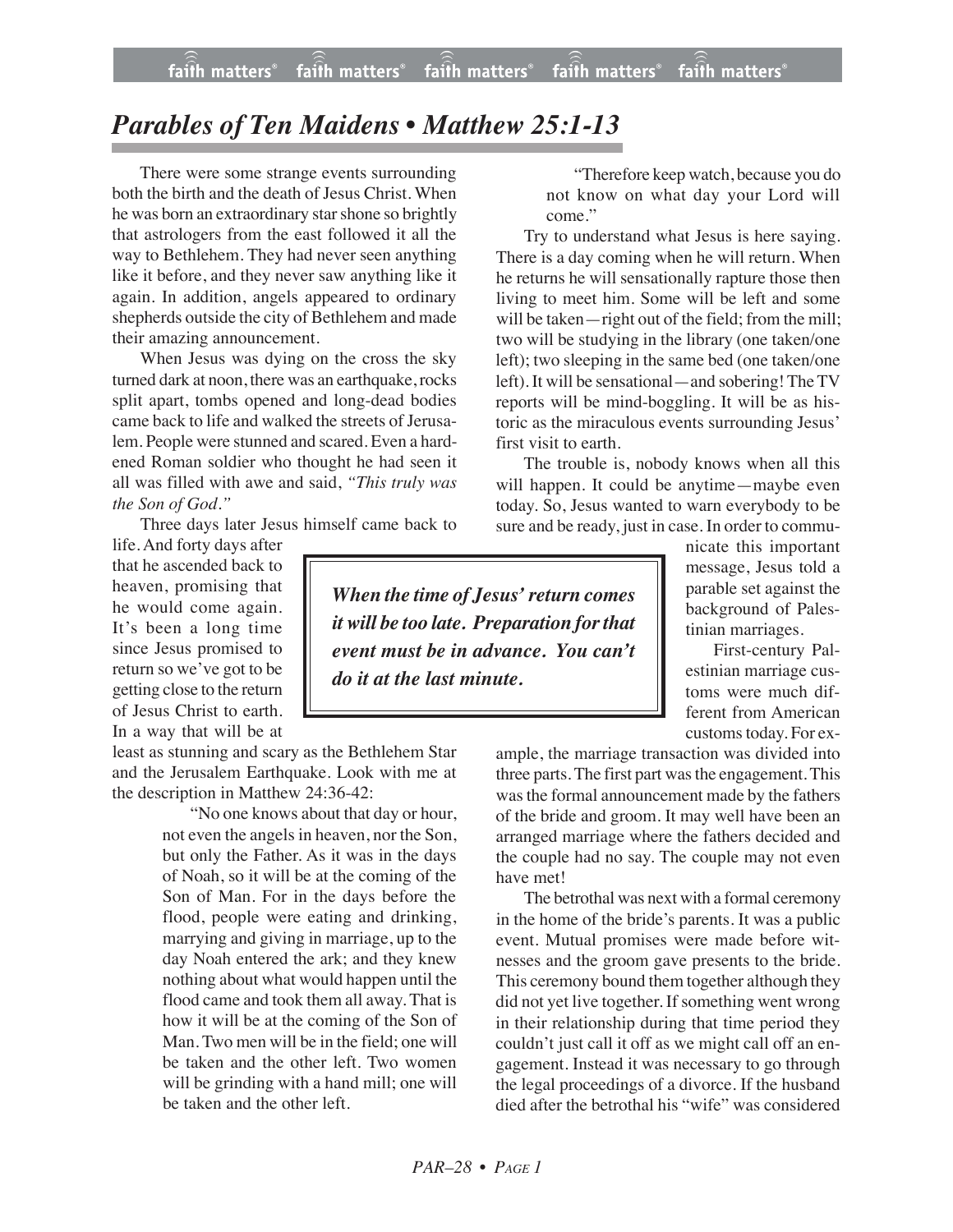a widow.

The actual marriage came about a year later. The groom would come to the home of the bride's parents, bringing his friends along with him. The time was always a surprise. In fact, it was often at an unusual hour in the hope of finding the bride and her friends sleeping, although the custom required that someone shout in the street that the groom was coming so that there would be a little advance notice.

The groom and his friends would escort the bride and her friends back to the groom's house where there would be a marriage feast. This was usually behind closed doors and only with invited guests. Finally, instead of a private honeymoon as in our culture, there was a week of festivities. The bride and groom were treated like royalty and were even called "prince" and "princess". Many considered this to be the happiest week in any person's life.

Now let's bring those two things together. Jesus wanted to warn about being prepared for his second coming. He spoke against the familiar backdrop of Palestinian marriage customs. His message is direct: BE PREPARED TO MEET THE LORD! His method for communicating that message is the parable of the ten maidens in Matthew 25:1-13. This parable covers the story in verses 1-12 and adds a moral to the story in verse 13.

The story begins with ten maidens taking their lamps and going to meet the bridegroom. Apparently they were friends of the bride and wanted to join in the festivities and the procession from the bride's parents' house to the groom's house. These processions were purposely as long as possible, attempting to go by everyone's house. It was a big deal!

The ten maidens figured that the groom might show up after dark because that was the "in thing to do". That's why they brought along their lamps. Actually, it was a legal requirement to carry a lamp when walking through the village after dark.

These customs may sound a bit bizarre to us, but think how our customs would sound to them. Imagine trying to explain that prior to a wedding the bride's friends give her a shower. A first-century Jew might ask, "Don't you usually take showers alone? Why would they give her a shower?" And then there's a "stag party" for the groom. Why give a party for a stag? Wouldn't you invite people? Another one of our traditions is that there be something old, something new, something borrowed and something blue. I have no idea where that comes from or what that's all about. Or throwing the bouquet, honking horns, tying shoes and cans to the couple's car—all of that is very hard to explain to someone from another culture or another time.

According to Jesus, fifty percent of the bride's friends were wise and fifty percent were foolish. The wise ones brought oil and the foolish ones brought no oil. Think of the foolishness of that. What possible good is a lamp without fuel oil? Imagine going out on a dark Minnesota night with a brand-new flashlight but no batteries. That would be foolish! Anyway, it's hard to figure out why they would bring lamps without oil. Maybe they planned to buy oil at the local Seven-Eleven but just never got around to it.

The groom in the parable took a long time to come. Maybe he had cold feet. Maybe he was having a super-good time at his house with his friends. Maybe he had other business to do. Maybe he was a tease. For whatever reason, he took a long time and the maidens fell asleep. The bridal shower turned into a slumber party.

There was another tradition, though. The groom couldn't just show up at the door; he at least had to be announced by someone who would walk through the street and announce that he was coming. So at midnight, while the maidens were sleeping, the shouting began: *"Here's the bridegroom! Come out to meet him!"*

Have you ever been awakened unexpectedly from a sound sleep at midnight?

On our wedding day I needed to get something from Charleen. It may have been the marriage license; whatever it was it seemed important at the time. I went to her parents' house but she was asleep upstairs. I rang the bell. She slept through it. So I banged on the door until I thought I was going to break it down—and she kept sleeping. I threw stones against her bedroom window. She kept sleeping. I even went to a nearby gas station and phoned her, but she kept on sleeping. It's a good thing she wasn't in this parable! The whole story would have fallen apart.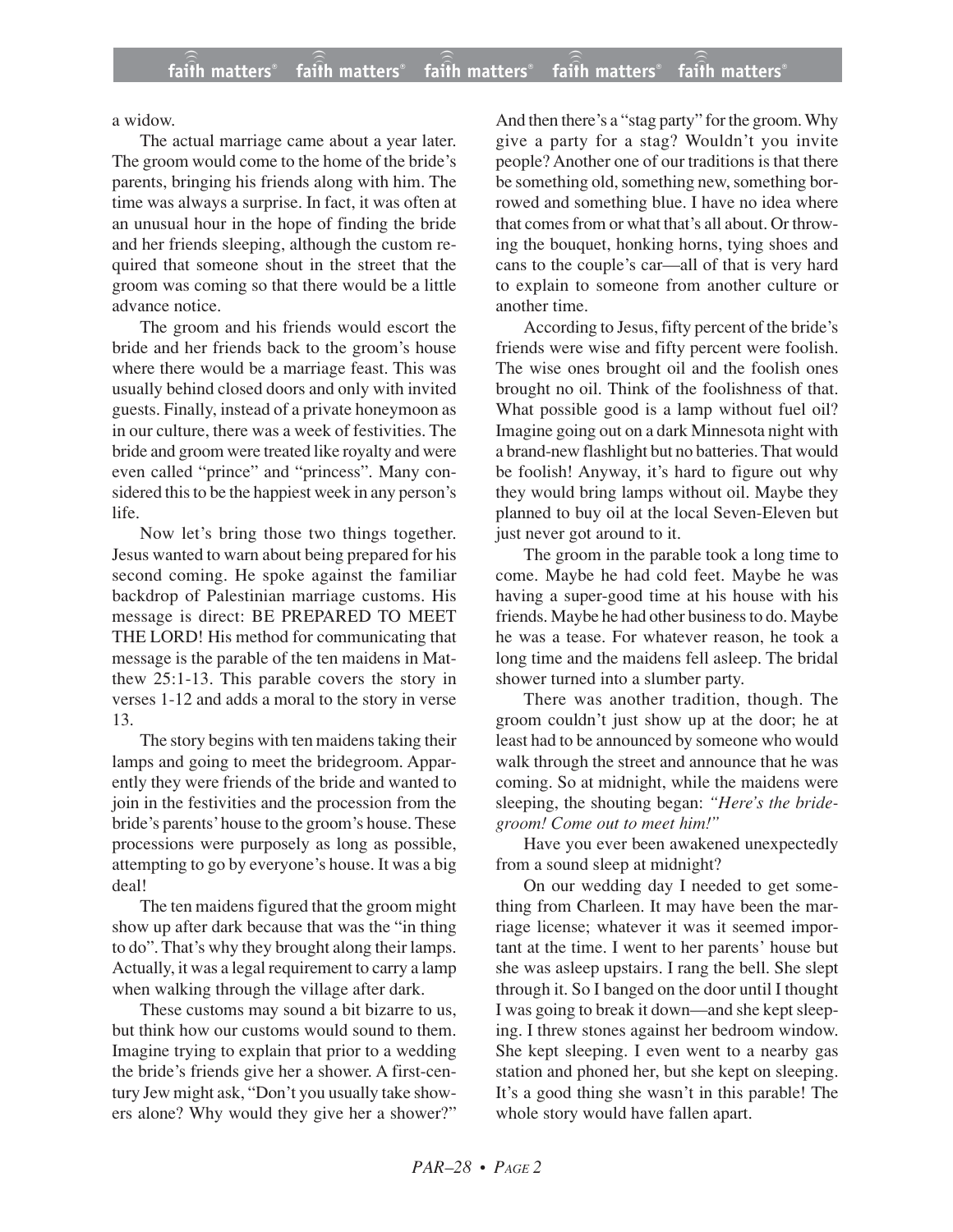The ten maidens and the bride had only minutes to comb their hair, fix their makeup and get their lamps ready before the groom would arrive and the procession back to his house would begin. Still a little groggy they trimmed their lamps. This included preparing and lighting the wick and getting the lamp ready to go. All ten of them did that.

Then a not-too-surprising-thing happened. The wise first five had lamps that stayed lit because they had oil. The foolish second five had their lamps quickly flicker and go out because the wick could not sustain a flame without fuel oil.

The five whose lamps went out very quickly turned to the other five and said, *"Give us some of your oil; our lamps are going out."* The five with the oil didn't want their lamps to go out too, so they said, *"No, there may not be enough for both us and you. Instead, go to those who sell oil and buy some for yourselves."* And with that the five wise maidens pushed the bride out the door and went singing and laughing through the streets.

This left a big problem for the five without oil. Remember that they were going to go out to the Seven Eleven? Except the groom came at midnight and the Seven Eleven was closed. There was no way for them to get oil at that hour. All the merchants were closed. Besides, they had no lamps to legally go out in the streets to get to the stores that sold oil. They were foolish indeed. They should have thought this through earlier. They should have been prepared!

Five maidens were included but five were excluded. We don't know how long it took the foolish maidens to get oil. Perhaps they had to wait

until after sunrise when the stores opened. Whenever it was, they were very late to the marriage feast. The door was locked. The feast was well under way.

The five foolish maid-

ens knocked on the door. They pleaded to the groom, "Sir! Open the door for us!" But the groom was unsympathetic. He answered, *"I tell you the truth, I don't know you."* (Actually, he may not have known them. They were friends of the bride whom he may not have met before. Or, maybe he was just keeping them out because they were so rude in coming late.)

We have latecomers to weddings now, too. At rehearsals I tell the ushers the rules of etiquette. I explain that they are to offer their right arm to a woman whether she is alone or with a man and to the oldest woman if there are two or more women in a group. I also explain that no guests are to be seated after the bride's mother. She is the last one seated. Latecomers must find their own seats in the back or sit in the foyer. It is considered rude to come late to a wedding.

Because of a few flasks of oil five made it in and five were kept out. But Jesus wasn't just telling a cute wedding story. He wasn't even telling a true story. He made it up. He was using it to tell a far greater truth. That's why he added a moral to the story in Matthew 25:13: *"Therefore keep watch, because you do not know the day or the hour."* Jesus was referring to his return to earth and he was telling them to be prepared. In the parable there were two powerful points about preparation: 1.) There are some things you can't fix at the last minute; 2.) There are some things you can't borrow.

Jesus is saying, "Watch out! Be ready!" When the time of Jesus' return comes it will be too late. Preparation for that event must be in advance. You can't do it at the last minute. When the time of his return comes there will be no borrowing of spiritual life. You're on your own.

If Jesus returns today there are going to be a lot of unprepared people. Some will scramble at the last second to put their spiritual lives in order, but it will be too late. Others will try to make it on their parents' godliness or their spouse's spiritu-

ality, but it can't be borrowed.

The answer is to be wise! Be prepared before the time comes. Accept Jesus Christ as your Savior

from sin now. Live every day of life the way you think you ought to live your last day. Be prepared whether Jesus returns today or you unexpectedly die three days from now or you live uneventfully for years to come. Be prepared!

Are you prepared? If Jesus returns in the next hour will you be taken or left? If you die tonight will you go to heaven or to hell? To not know—to

*Live every day of life the way you think you ought to live your last day.*